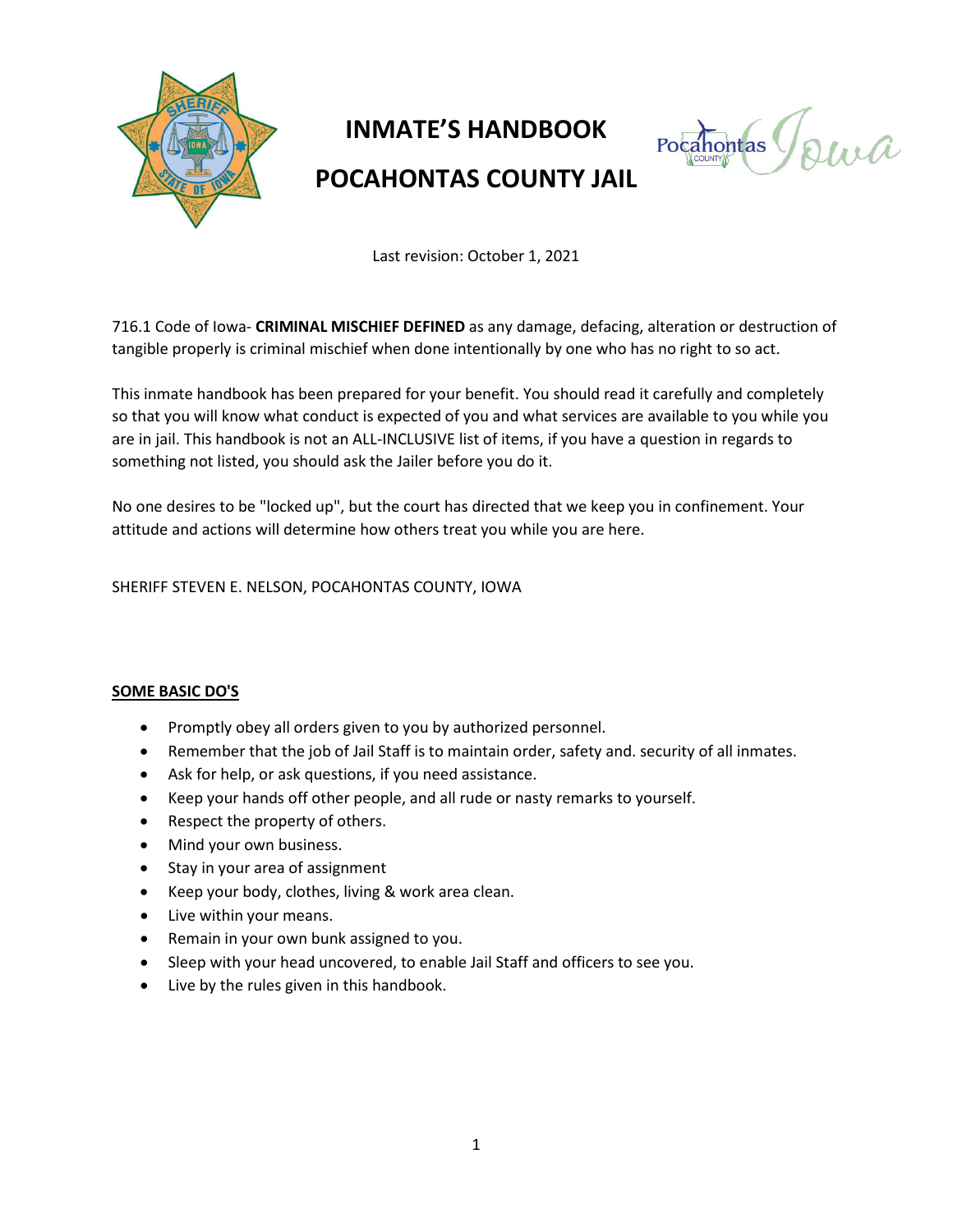#### **SOME BASIC DO NOT'S**

- Complain, argue, or refuse to obey an order issued by the Jail Staff.
- Hang or affix anything to the walls, windows, doors or light fixtures.
- Physically abuse, bully, curse or tease other people.
- Steal, use, destroy or damage anything that belongs to anyone else.
- Beg, receive or transfer property from others, borrow, trade, barter or gamble.
- Manipulate others or encourage others to violate rules or violate the law.
- Be a party to an offense by covering up for someone else or helping them violate the rules or the law.
- Be a nuisance; make demands or frivolous or repeated requests.
- Be a pest, or act like a helpless child
- Roughhouse at any time.
- Interfere with or about others during their work or leisure.
- Aid in creating unsanitary conditions.
- Get the idea that these rules don't apply to you.
- Violate the rules in this book.

A violation of these or other infractions may result in disciplinary actions and criminal charges.

Rules, regulations, or directives not defined in the sections will be considered "Prohibited Acts and Classifications" as follows;

- Class 3 violation is for non-criminal acts.
- Class 2 violation if the violation is considered a misdemeanor criminal offense.
- Class 1 offense if the violation is considered a criminal act serious misdemeanor or greater by the Iowa code.

#### **PROHIBITED ACTS AND CLASSIFICATION**

The following is a partial list of prohibited acts in the Pocahontas County Jail.

#### **CLASS 1**

- Murder
- Assaulting any person
- Fighting with another person
- Extortion, blackmail protection schemes.
- Engaging in sexual acts (self or with another person)
- Making sexual proposals or threats to another.
- Escape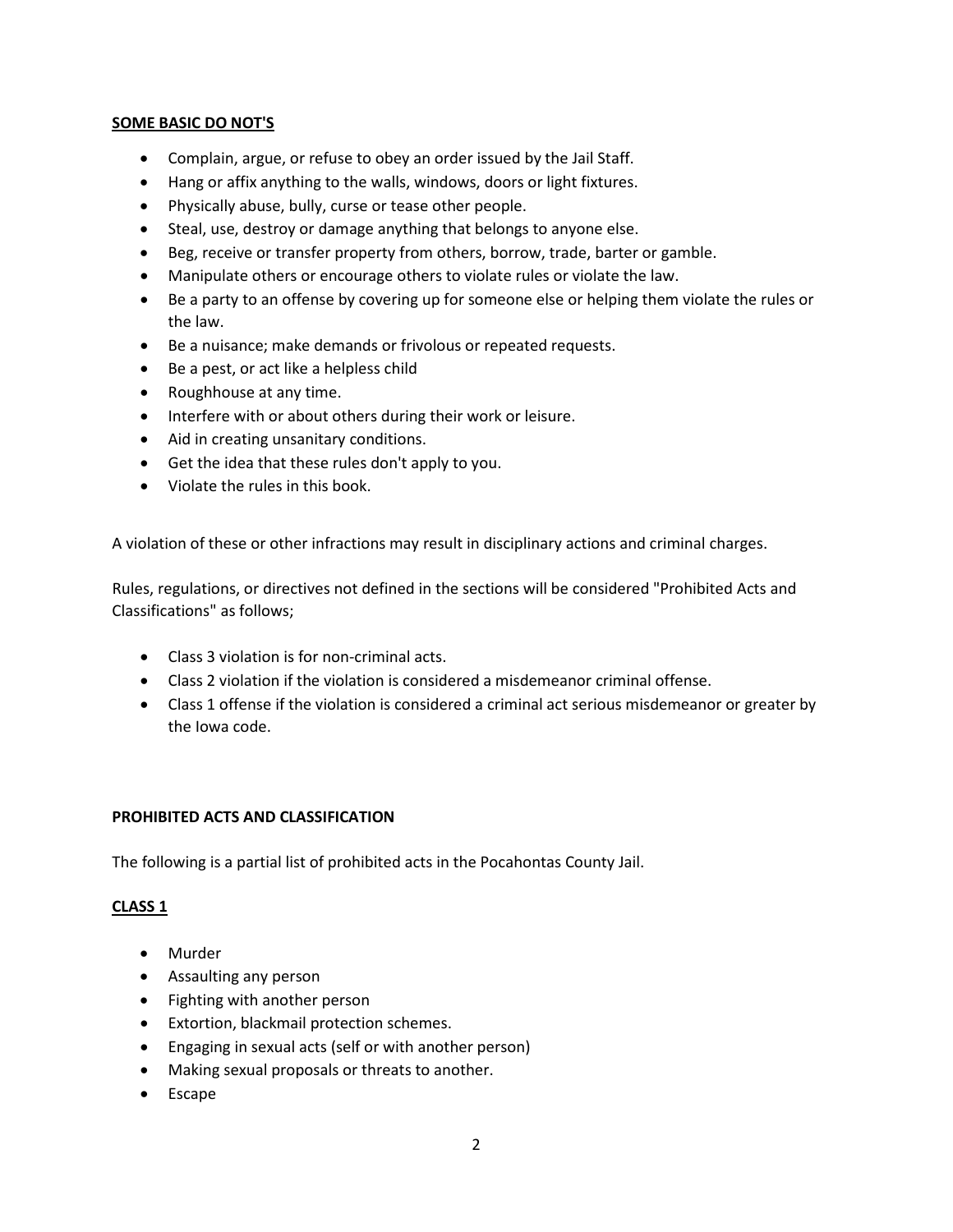- Attempting or planning escape.
- Wearing a disguise or mask.
- Setting a fire.
- Possession or introduction of an explosive or any ammunition
- Possession or introduction of a gun, firearm, weapon, sharpened instrument, knife or unauthorized tool.
- Possession, introduction or use of any narcotics, narcotic paraphernalia, drugs, liquor, alcohol or intoxicants not prescribed by medical staff.
- Possessing any deputy or staff's clothing, equipment, markings or other property.
- Rioting
- Encouraging others to riot or violate the law.
- Engaging in or encouraging group demonstration.
- Spitting or throwing body fluids on staff (this offense is a Class D felony)
- Spitting or throwing body fluids on other inmates.
- Criminal acts defined by the Iowa Code as a serious misdemeanor or greater.
- Possess altered, damaged, or defaced razors, tools, or any instruments capable of serious harm or injury.
- Possession of keys or lock picking devices.

## **PUNISHMENT, CLASS 1**

A violation of a Class 1 rule could result in separation from the general population for (10) days per offense, placement in more secure housing unit, or administrative segregation. Other privileges may also be lost. Criminal charges may be filed if a criminal offense was committed.

# **CLASS 2**

- Threaten, frighten, harass, intimidating another person, or with any offense against his person or property.
- Tampering, forcing or blocking any locking device, door, and camera, lights, fixture or security device.
- Adulteration of any food or drink.
- Misuse of authorized medication.
- Being intoxicated.
- Threats, insolence or derogatory statements to Jail Staff.
- Lying or providing a false statement to a deputy or staff member.
- Conduct, which disrupts or interferes with the security or orderly running of this institution.
- Counterfeiting, forging or unauthorized reproduction of any document article of
- Identification, money, security, or official paper.
- Participating in unauthorized meeting or gathering.
- Tattooing or self-mutilation.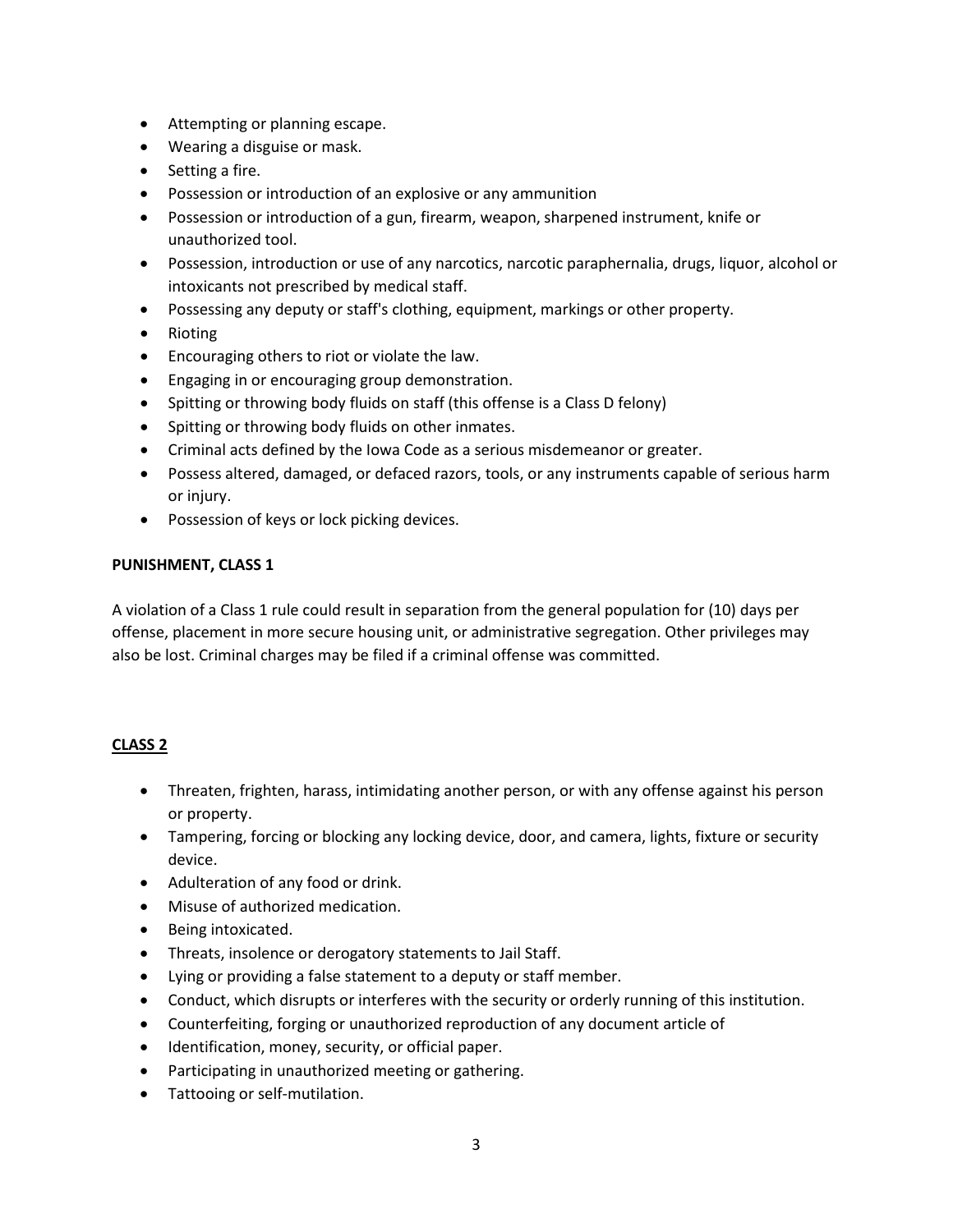- Failure to exit or enter a cell when ordered or scheduled.
- Possession of tobacco.
- Destroying, altering, or damaging county property, property of another, or possess damaged property issued to you.
- Stealing (theft)
- Possession of property belonging to another person.
- Refusing to obey an order of a Law Enforcement Officer or Jail Staff member.
- Towel snapping (snapping another person is Assault, Class 1-2).
- Argumentative, loud or disruptive behavior after being commanded by staff to desist.
- Insulting or annoying or communicating with any other prisoner after being
- Commanded by Jail staff to desist. (simple misdemeanor)
- Loaning or giving of property to another for profit or increased return or personal gain.
- Annoying, controlling manipulating or harassing other inmates.
- Criminal acts defined by Iowa Criminal Code as a simple misdemeanor.

## **PUNISHMENT, CLASS 2**

A violation of a Class 2 rule could result in separation from the general population for not more than (7) days per offense, placement in more secure housing unit, or administrative segregation. Other privileges may also be lost. Criminal charges may be filed if a criminal offense was committed.

# **CLASS 3**

- Possession of money or currency.
- Loaning or giving of properly to another.
- Possession of, asking for, or receiving anything not authorized for retention not
- issued through proper jail procedures.
- Possession of unauthorized clothing.
- Mutilating or altering clothing issued to you by the county.
- Failing to perform work as instructed by a supervisor.
- Encouraging other to refuse to work or participate in work stoppage.
- Making false claim or action.
- Failure to pay work release and/or Electronic Monitoring fees when due.
- Failure to comply with work release, in-home or Electronic Monitoring agreements.
- Having in your possession a comb, toothbrush, or other items not declared and authorized outside the cellblock.
- Talking to, attempting to touch, signal or communicate with unauthorized persons outside the cellblock.
- Failing to stand count.
- Remaining at or being in an unauthorized area.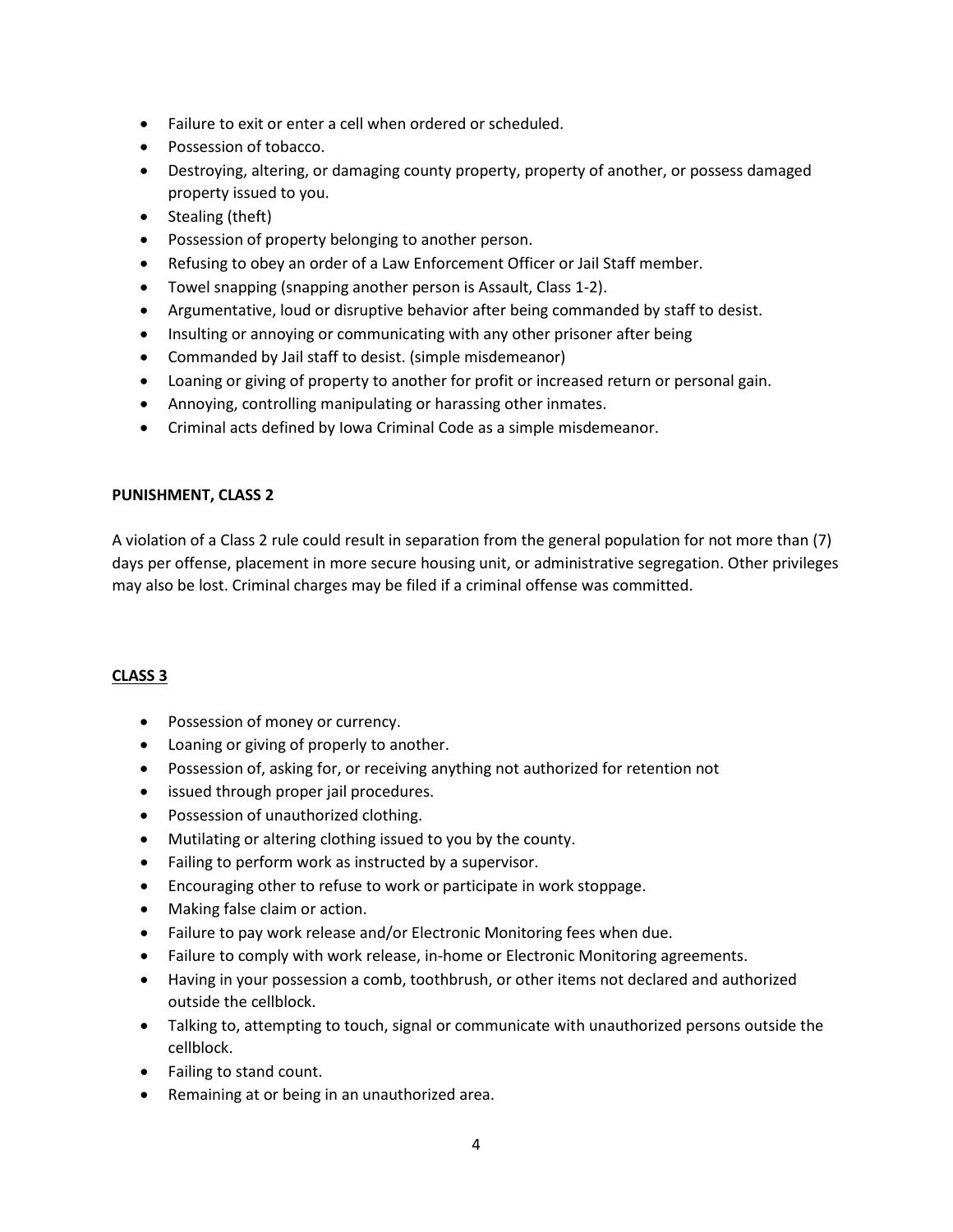- Using any equipment, which is not specifically authorized.
- Smoking.
- Gambling
- Conducting a gambling pool.
- Correspondence or conduct with a visitor in violation of the rules.
- Give or accept a bribe or anything of value.
- Give or offer money, property or anything of value or from another inmate, a member of his family or from their girlfriend/boyfriend. (Bribing)
- Posting, gluing, or affixing any object, paper or poster, writing or marking on or to any wall portion or area or the jail, no writing or marks allowed.
- Interfering with the taking of count
- Spitting, throwing of food, beverage or other items at one another, staff or about the cell areas.
- Indecent exposure.
- Refusing to work if requested.
- Malingering, feigning an illness.
- Failure to follow safety or sanitary regulations.
- Using abusive or obscene language.
- Being unsanitary or untidy, failing to keep one's person or cell clean and orderly in accordance with the rules.
- Unauthorized use of mail or telephone.
- Sitting, standing or using an unassigned bunk.
- Sharing toothbrushes or non-electric razors is prohibited,
- Removing or altering identifying markings.
- Argumentative, loud or disruptive behavior, making loud noises, pounding, yelling or whistling.
- Insulting or annoying or communicating with any other prisoner.
- Carrying property outside the cell without permission of staff.

#### **PUNISHMENT, CLASS 3**

A violation of Class 3 rule could result in separation from the general population for not more than (3) days per offense, placement in more secure housing unit, or administrative segregation. Other privileges may also be lost. Criminal charges may be filed if a criminal offense was committed.

#### **NOTICE TO INMATES**

Attempting to commit a criminal or jail offense, ordering another person to commit or making plans to commit shall be considered the same as a commission of the offense itself.

If a reoccurring offense continues after the issuance of a disciplinary action or verbal or written command to desist, the scheduled offense class may be treated as a class one step higher (i.e.: a class 3 will be treated as a class 2 offense).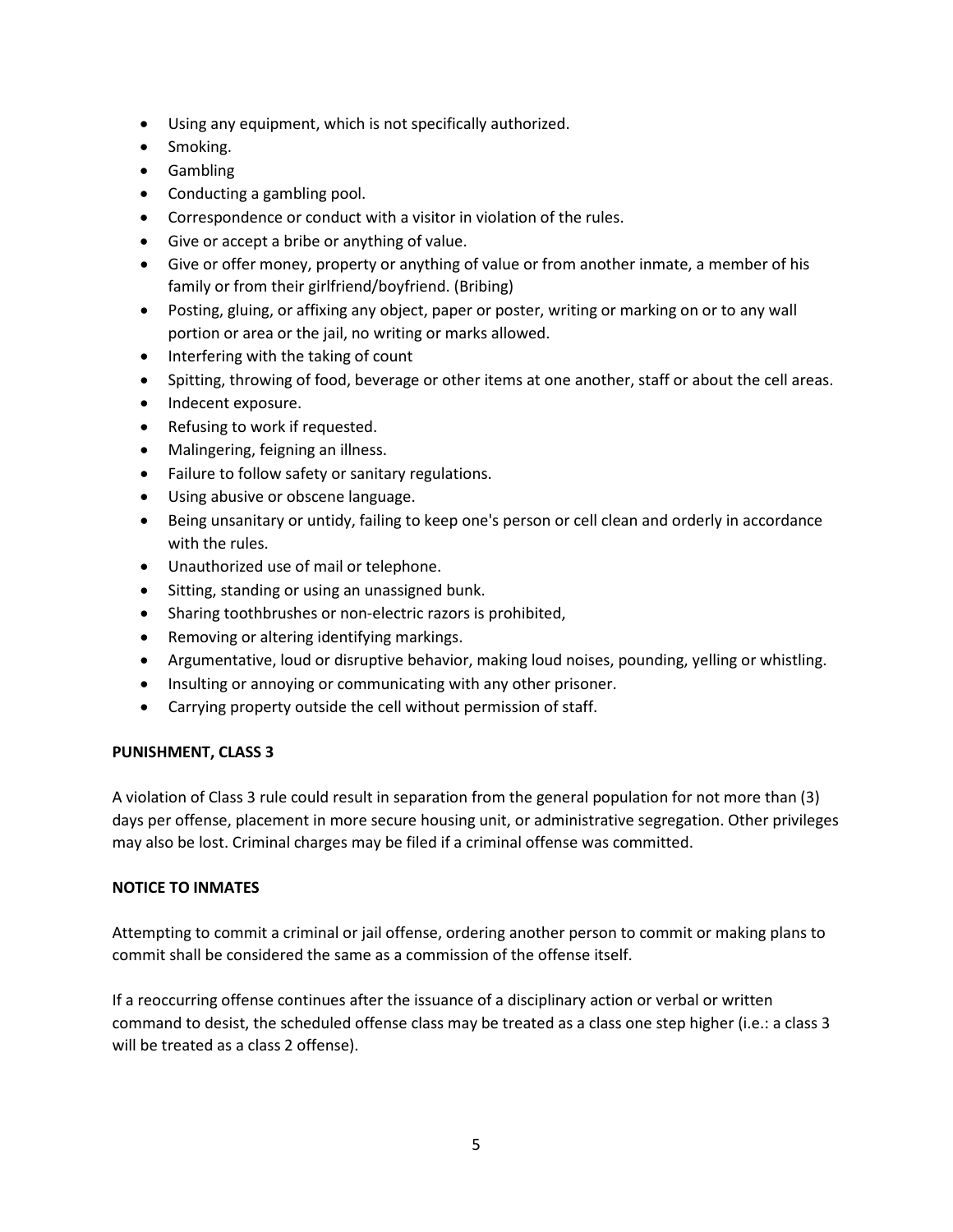Repeat violations of the rules may cause you to be placed in Administrative Segregation for an indefinite period for the protection of others, yourself, or the safety of the jail. Your segregation will be reviewed periodically until you are released back to general population or released from custody of the Pocahontas County Jail. If you are charged with a jail rule violation, you will receive a written copy of the charge(s).

Appeal of the disciplinary action may be requested in writing within 48 hours of receiving the written notice of disciplinary action.

If you are charged with a **class 1 or 2** offense, you will have the opportunity to submit a written statement and request an appeal of the alleged offense (s). Submit evidence and statements to Jail Staff within 48 hours of your notice of discipline. A Jail Staff Officer will first review your written statements and evidence. This reviewing officer may dismiss, uphold, suspend, change or reduce the charged violation. After receiving the review officer's decision, you may appeal and request a hearing before the disciplinary board or Jail Administrator where you will have the opportunity to produce witnesses and statements in person, unless there is an overriding security interest. A final decision will be provided to you in writing.

**Class 3** offenses will be reviewed similarly, however, a hearing officer will review your appeal rather than a disciplinary board. If you are not satisfied with the decision of the hearing officer or board, you may make a written request for a final review. This request must be within 48 hours of the notice to you indicating your appeal results. The Jail Administration will then review the information provided to the previous hearing officer(s). This decision by administration (normally the Sheriff) is final and there are no further available appeals within the policy of this jail.

Violation of jail rules may result in disciplinary action. This could mean confinement in a disciplinary cell separate from the general population for a period of time. ln addition, a violation may result in:

- Reprimand
- Suspension
- Restitution
- Loss of good time
- Loss of television
- Loss of visitation
- Loss of telephone privilege
- Loss of exercise period (up to 2 weeks)
- Transfer to a greater level of institutional custody
- Loss of personal items, cards, etc.
- Criminal Charges
- Administrative segregation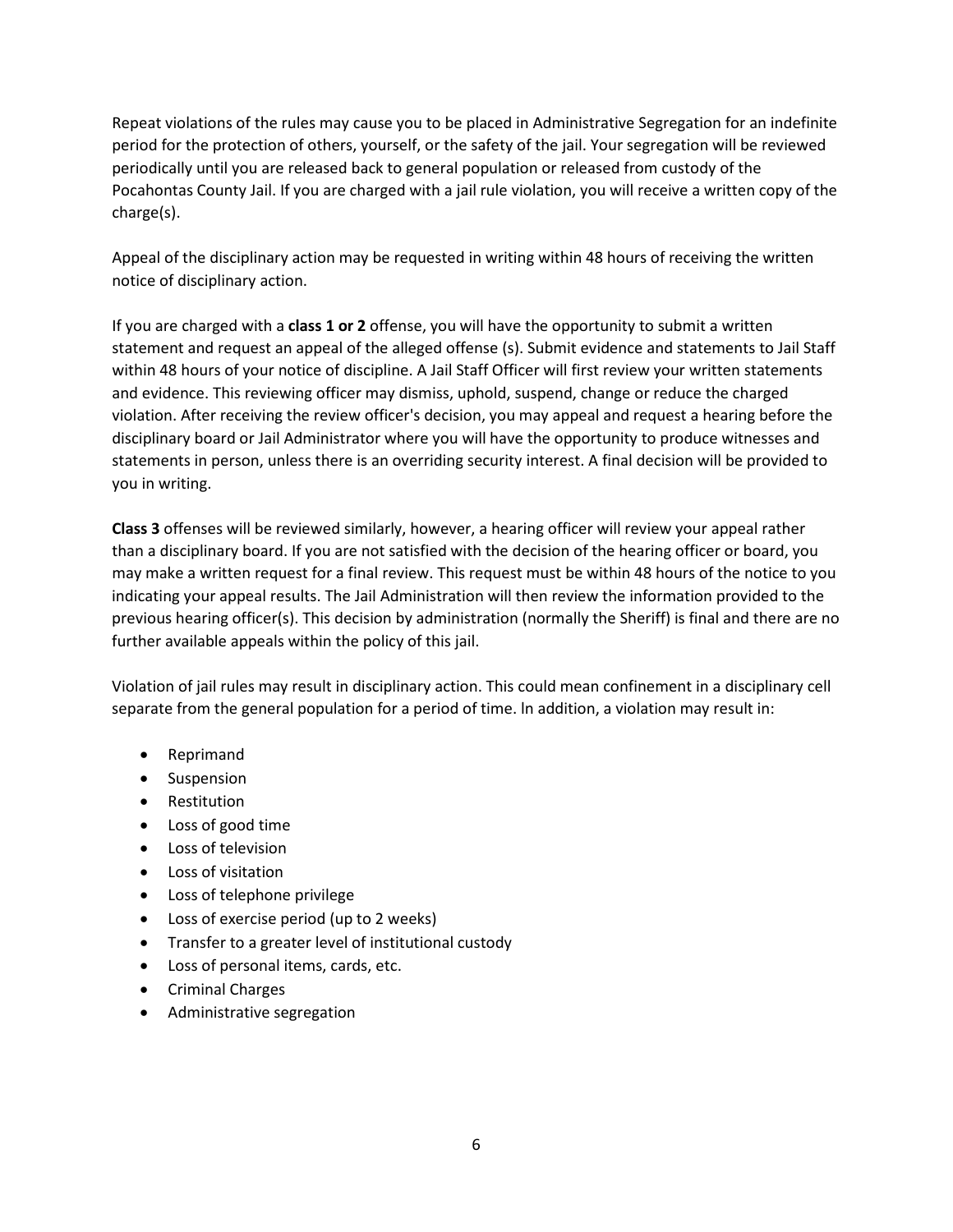## **FOREIGN NATIONALS HELD IN CUSTODY**

The jail will assist foreign nationals in contacting their foreign embassies and consulates by phone. Consulate or family members may schedule visitation with Jail Staff in compliance with the facility visitation policies.

### **NOTICE OF MONITORING**

Audio, video and direct monitoring is in use in all areas of this jail. Both male & female staff facilitates the monitoring. Conduct yourself accordingly.

#### **PERSONAL PROPERTY**

You are required to wear jail attire at all times when in the jail. All clothing, jewelry, wallets, etc., that you wore when you were booked into the jail has been inventoried and is stored securely. These items will be returned to you upon release from jail. Property may be released to someone outside the jail facility with your written permission. You will be given a Properly Release Form to fill out. Your valuables were placed into a sealed box when you were booked into jail.

The only property of a personal nature you are allowed to have in your cell is that of which is issued to you or approved by the Jail Staff. Personal property or clothing brought to the jail will NOT be accepted. (See exception for court purposes. Clothing & Laundry)

Any violation of this rule will result in disciplinary action against you.

# **CLOTHING & LAUNDRY - (PERSONAL & JAIL ISSUE)**

The regulation jail clothing and linens that have been issued to you is your prescribed dress while you are in jail.

- You are required to keep this clothing clean.
- Do not tear, mark or alter clothing or linens in any way.
- Clothing will be washed at least twice a week.
- Anytime you exit a jail cell you must be fully dressed in the jail clothing issued to you except in the event you are scheduled for a court appearance that requires you to be dressed in street clothes.

Your family may bring one set of clothing for you to wear in court if your other clothes are inappropriate.

Other clothing will not be allowed in the jail cells or held in storage.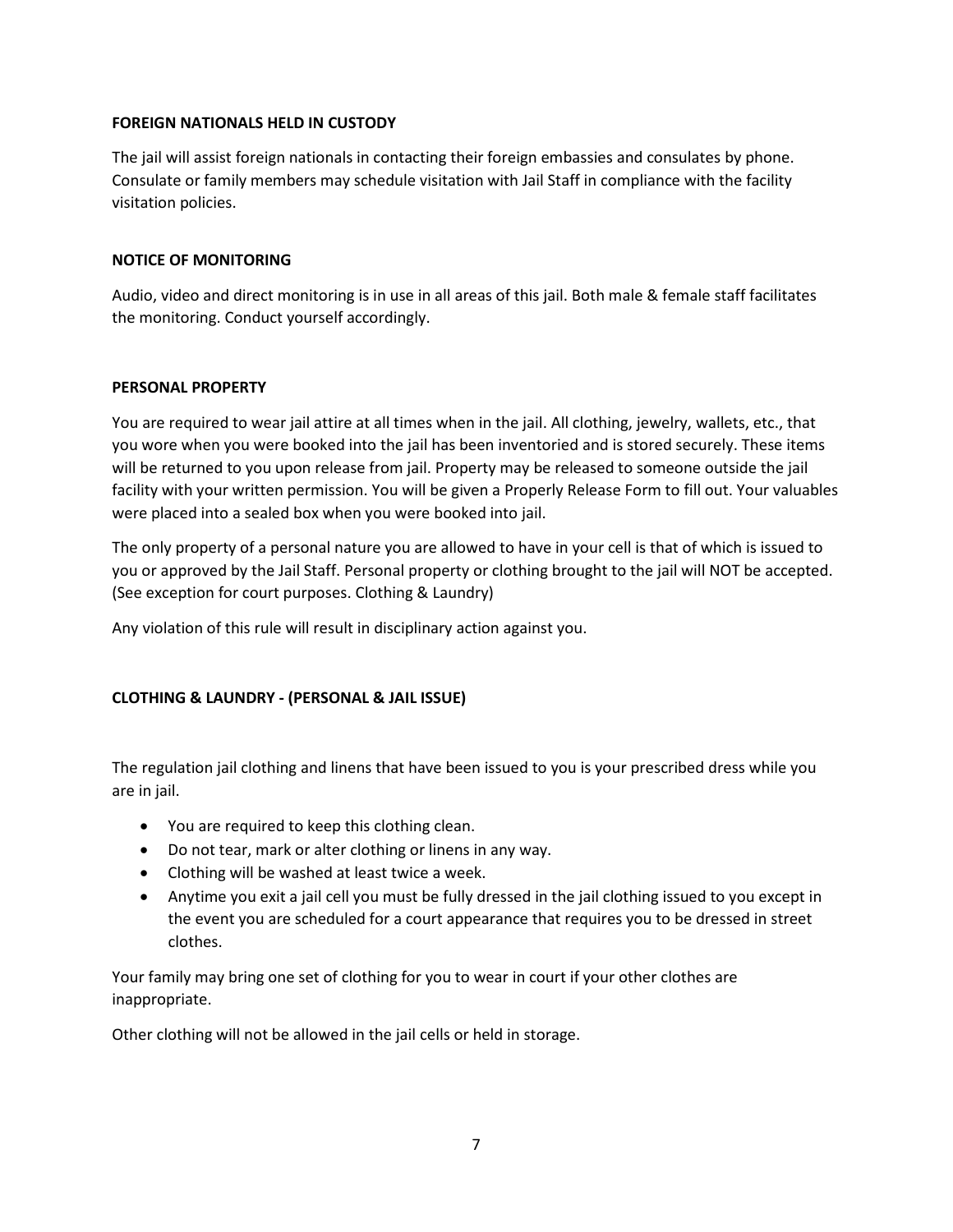#### **NOTICE OF SHAKEDOWN OR SEARCH**

You and all property held in your cell including letters and envelopes are subject to search and removal by Jail Staff at any time (day or night) without notice.

Property belonging to you will be placed in your personal property inventory; jail issued items will be destroyed or re-issued. Legal materials will be inspected for contraband, but not read and returned to you.

#### **MONEY**

Money that you had with you at the time you were booked into jail has been placed into your personal account. During your stay in jail, you will be allowed to buy certain items through commissary. Your purchases will be recorded and deducted from your money account.

To make a deposit into your TurnKey account, you may use the kiosk located on the third floor of the Pocahontas County Courthouse (business hours only). You can also use inmatecanteen.com.

Medical expenses will be deducted from your inmate account as the expenses occur. Any money deposited to your account will first be applied to your medical debt by applying 30% from any deposit into your account (from this or past incarcerations). **All medical debt is your responsibility!** Any balance for medical expenses due upon your release will be applied to your court costs or in the form of a court judgment. If you have any remaining balance at your release, the total balance will be applied to your negative medical balance.

Any money remaining in your inmate account after debts are paid at the time of your release will be released to you via check.

Your money may be released to someone only with your written permission. You are not allowed to have money on your person or in your cell while you are in jail.

#### **PURCHASES**

Toiletry articles, envelopes, candy, etc. are available for purchase through commissary. The jail's commissary system is run by TurnKey and not by jail staff or the Pocahontas County Jail. The available items will be listed on the kiosk in your cell. Commissary is delivered by mail on a designated day.

Commissary will be kept in a secure location and distributed once nightly between 1900 and 2000 (7pm-8pm) hours. Inmate phone cards and stamped envelopes are available. Commissary is a privilege. You will be allowed to request those items when offered by staff at the designated time. If you are found to be in possession of any empty containers of any kind, you will lose the privilege of commissary. One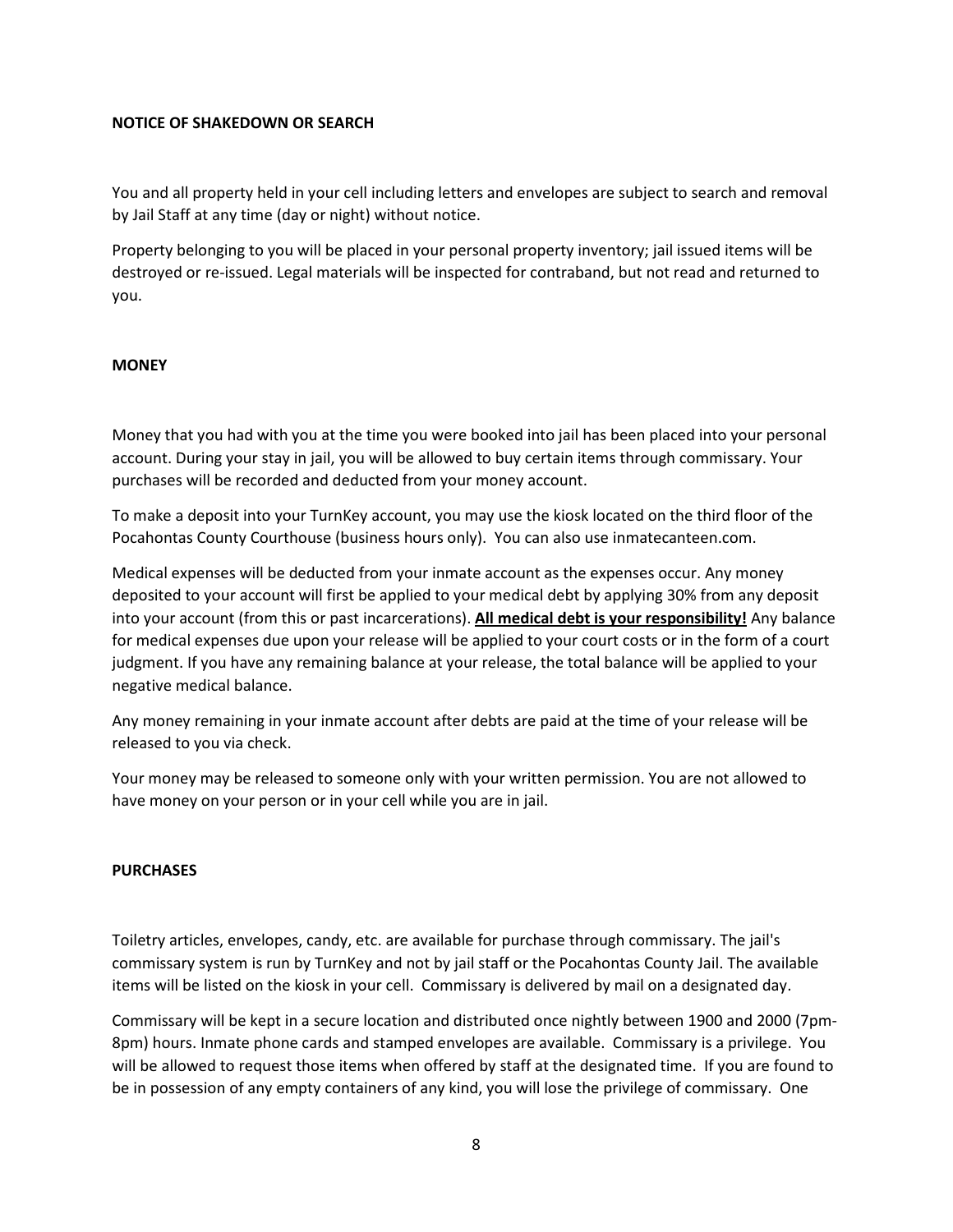outside beverage will be allowed during commissary, once consumed the empty container will be returned to the staff or commissary privileges will be lost. NO COMMISSARY ITEMS WILL BE **REFRIDGERATED** 

Any non-authorized or tampered items found in your possession will be treated as contraband, which will be removed and destroyed. If you did not purchase any items yourself and you are found in possession of another inmate's property it is also considered contraband and will be removed and destroyed.

# **MAIL/CORRESPONDENCE - (INCOMING & OUTGOING)**

You may write letters to anyone as often as you wish, provided your letters do not violate U.S. Postal regulations or a Court no contact order and you have funds to purchase writing utensils, envelopes and stamps. If you are deemed indigent you will be provided up to 2 letters, envelopes and stamps per week to correspond by mail. Indigent inmates will be provided with reasonable postage and writing materials for correspondence to the courts or your attorney.

To send letters you must clearly write the name and address of the person you are writing. Do not remove, cover or tamper with the return label, your name should be printed on the envelopes provided to you.

Give your addressed letter(s) to Jail Staff UNSEALED for inspection and mailing.

**NOTE:** The only envelopes you may seal are those addressed to your attorney, the Governor of Iowa, Judges, the citizen's aide office, or a member of the state of federal legislature. (These letters are to be sealed in the presence of Jail Staff).

Any outgoing letter that does not conform to these rules will be returned to you. The U.S. Postal Service will not mail letters with excessive drawings on the outside of envelopes and will be returned to you, Letters returned for no valid address will be placed into your personal property storage and will not be returned to you until your release. You will be notified of any returned letters.

Incoming and outgoing letters will be opened and inspected for contraband, or any other matter of concern for the jail regarding security, safety, illegal acts or control. The Jail will not accept or send any package in or out pertaining to inmates.

You are limited to the items you can have in your cell at any one time to include photos and mail. Any property deemed excessive, will be removed from your cell and placed into your personal property, which will be returned to you at your release.

"Underground" mail to anyone, or correspondence with another jail inmate, unless approved, is prohibited.

Incoming or outgoing mail containing correspondence that may jeopardize security, safety, illegal acts or control of the jail will be returned via mail to sender or the mail will be placed directly into your personal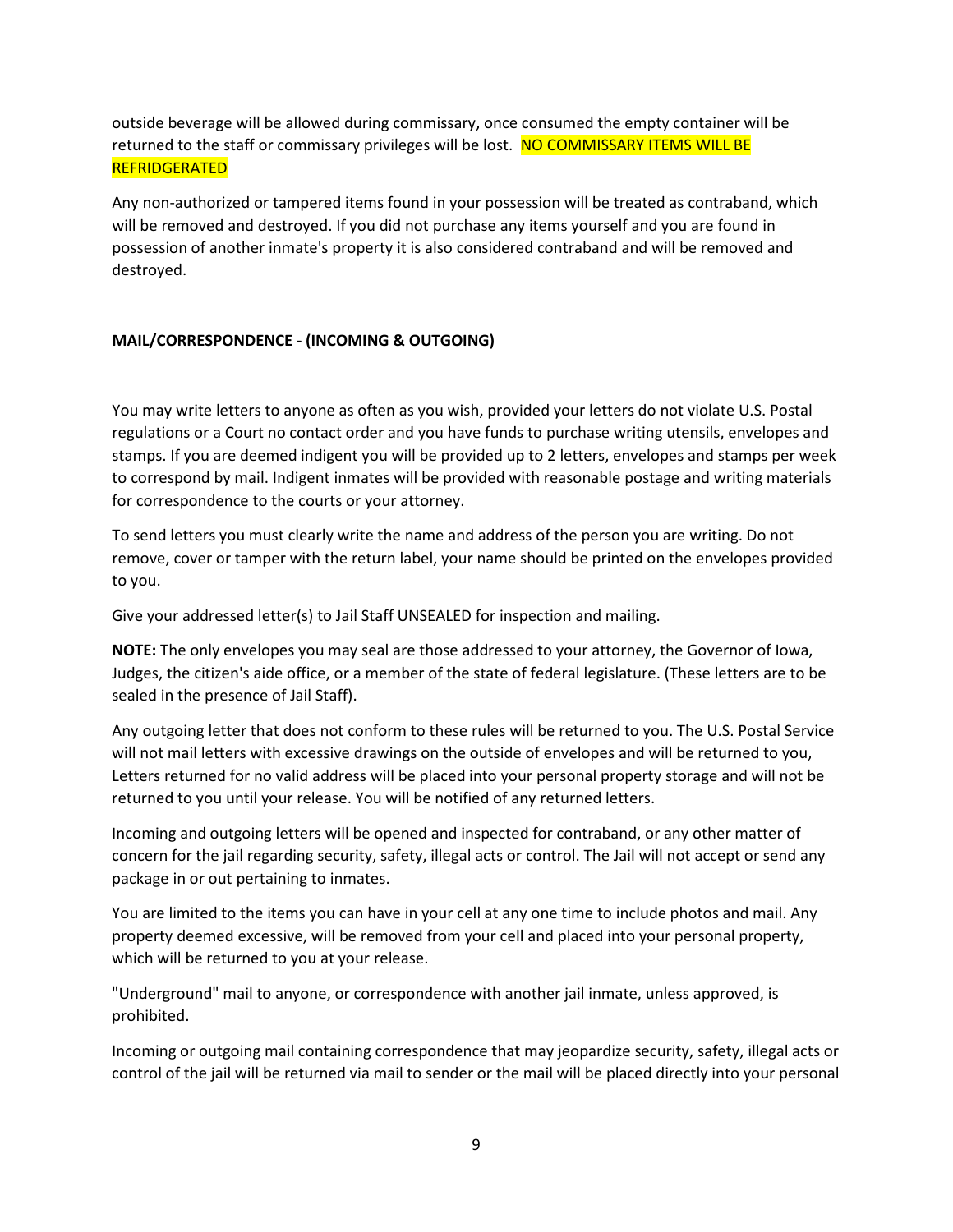property storage and will be given to you at the time of your release. If illegal activities are indicated, a copy of your letter may be given to the County Attorney's office.

Any violation of these rules may result in disciplinary action against you.

### **US POSTAL REGULATIONS FOR DESTINATION ADDRESS**

The full address should be typed or legibly written in English and should be placed lengthwise on one side of the item. An address in a foreign language is permitted if the names of the city, province and country are also indicated in English. The last line of the address block area must include only the complete country name (no abbreviations) written in uppercase letters. Following is the order of information for the destination address:

Line 1: Name of Addressee

- Line 2: Street Address or post office box number
- Line 3: City or Town name, other principal subdivision (i.e., providence, state, county, etc.)

Line 4: Country Name (UPPERCASE LETTER IN ENGLISH)

Letters mailed outside of the United States requires additional postage. You are financially responsible.

#### **EMAIL**

You will have access to email through the kiosk in your cell.

Email will be accepted by Jail Staff and delivered to you only in emergency situations and provided that the email subject line contains your name and the content of the message contains the senders name and the US mailing address.

Email is not a reliable means of communication and delivery is not a guarantee.

We strongly suggest using the US Mail instead of email.

No pictures or attachments allowed! They will not be opened and/or printed.

# **FOOD SERVICE**

Your food will be prepared by food service professionals and will be delivered to you in your cell.

All trays, silverware and dishes shall be returned to the Jail Staff after each meal. You will be issued a cup upon your housing unit assignment in which you will keep throughout your stay. Do not write on, damage or deface these cups. Any items not returned after each meal will be considered contraband and a loss of privileges will be the result.

A certified dietician has approved the menu.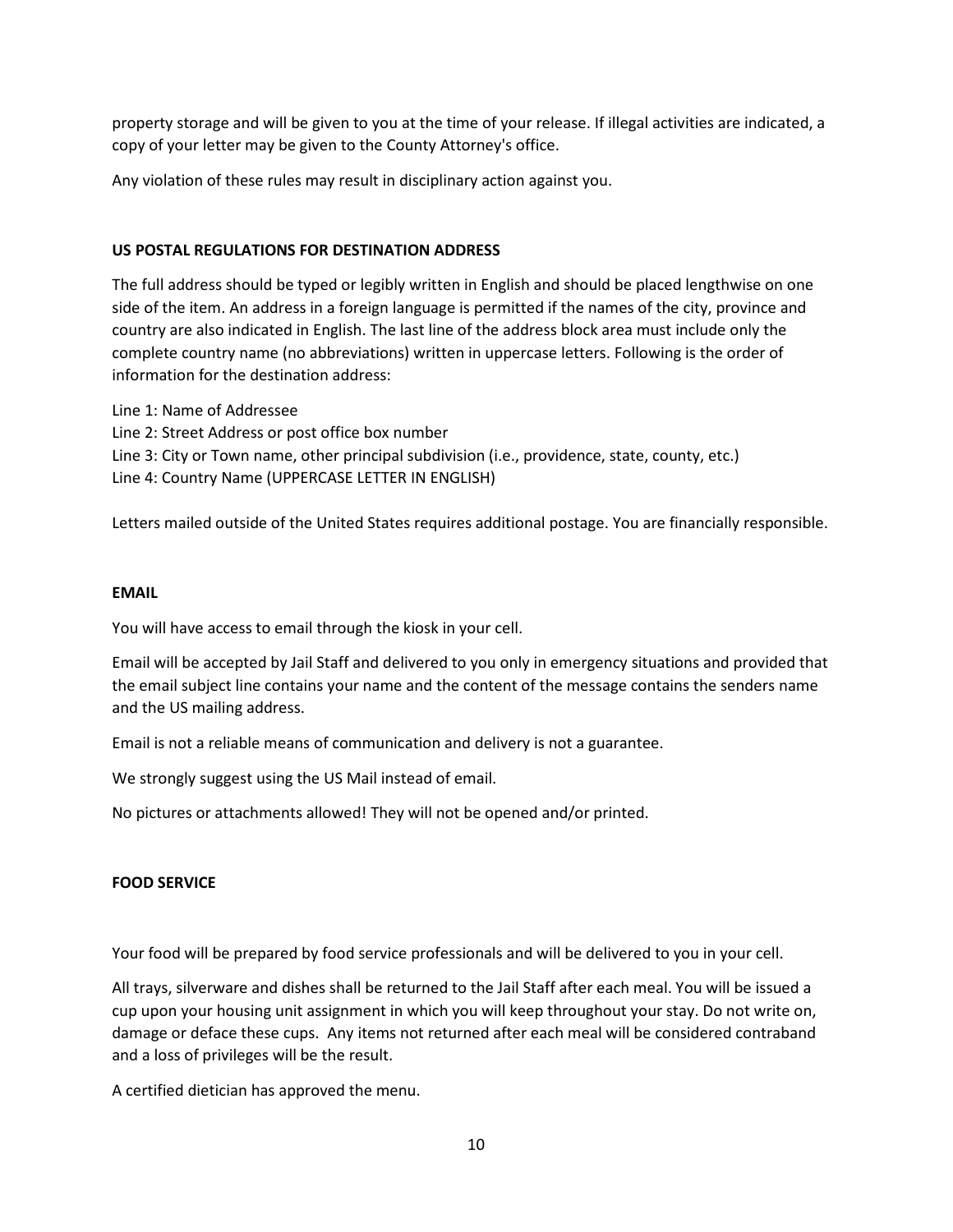#### **PERSONAL HYGIENE**

You are expected to keep your body, clothing bedding and cell clean and neat at all times. You are required to shower daily or when you are scheduled to do so. Keep your hair clean and combed. The jail will provide you with one comb and towel.

#### **NOTARIZATION OF LEGAL PAPERS**

The services of a notary public are available to inmates without cost.

To have a document notarized you must submit a written request to the Jail Staff.

You will be required to sign the document in front of the notary.

#### **CONTRABAND**

Anything not issued or given to you by the Jail is altered is considered contraband.

You are prohibited from having certain items while you are in jail, and the possession of any contraband is a serious offense for which you will be disciplined and criminally charged.

Examples of items that you may not have in addition to those listed in various sections of this book are:

Alcoholic beverages, cigarettes, cigars, or pipes, chewing tobacco, matches, lighters or fire devices, any narcotic or drug, any weapon or items that could be used to inflict pain or injury, a sharpened or altered instrument, keys, paperclips, ropes and strings, non-regulation clothing, clothing not issued to you, combs not certified by the jail, altered items, gasoline, lighter fluid, fingernail files, and all items not available for purchase through the commissary or not purchased by you, excess quantities of personal mail, magazines, or other items.

#### **CONDUCT AND DISCIPLINARY PROCEDURES**

Any offense that you may commit while you are in jail that is a violation of the criminal code of the State of Iowa will result in additional criminal charges filed against you.

ln addition, any violation of a jail rule will result in disciplinary action. All incidents of misconduct will be reported and reviewed.

If you are judged "Guilty" of the offense, punishment will be assessed according to the severity of the offense. You will have the right to appeal. Appeals must be submitted to Jail Administrator in writing within 48 hours after you have received notice of your punishment.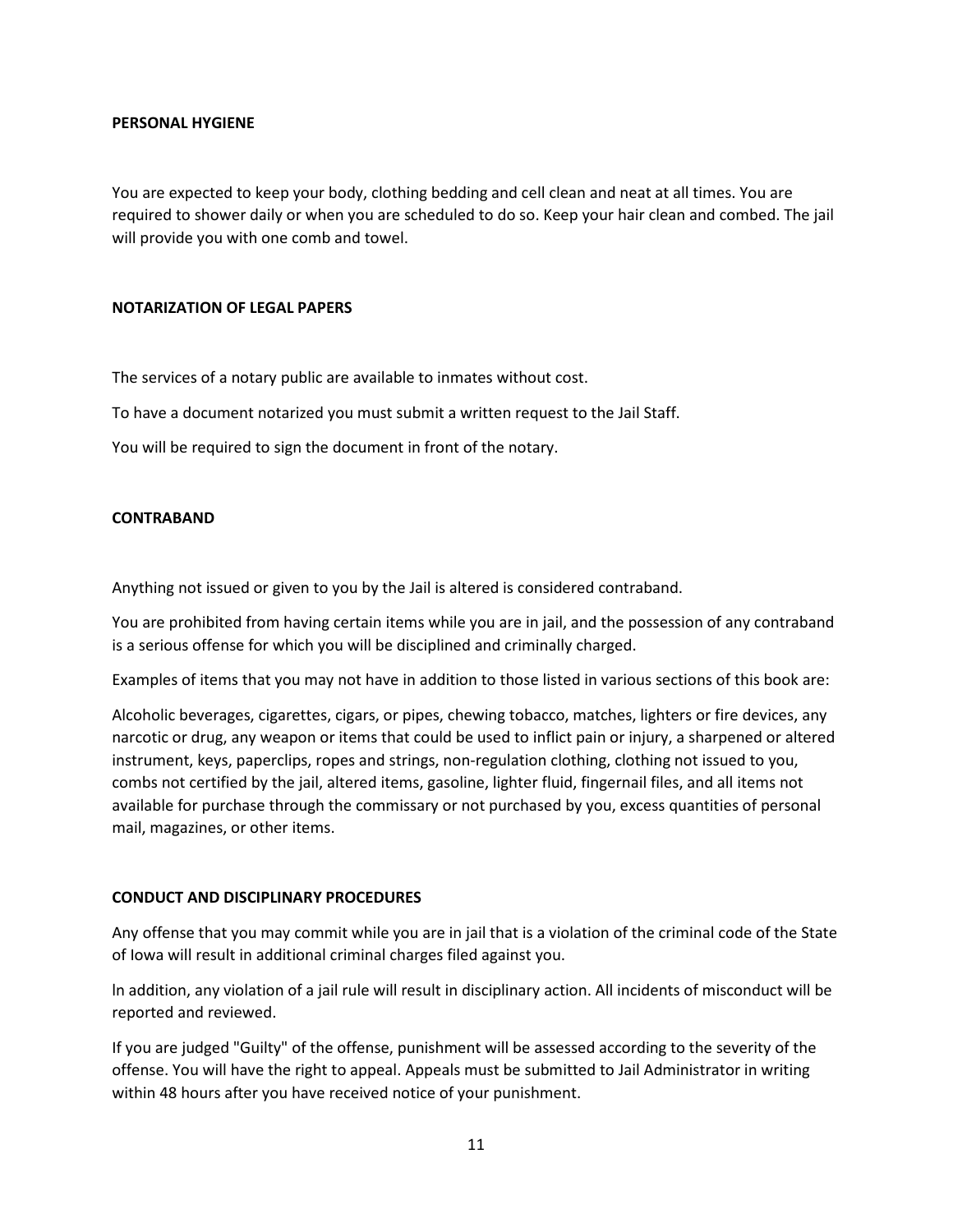#### **INMATE REQUESTS**

Request may be made to jail staff verbally or in writing.

Jail Staff will address requests and will approve, deny, or provide you with a possible solution to your request.

Staff may request you to place your request in writing

Do not demand or yell out requests. Present your request to the Jail Staff when they are working within your housing unit.

#### **INMATE GRIEVANCE PROCEDURES**

You are allowed to file a grievance while in custody of the Pocahontas County Jail if you have been subjected to abuse, harassment, abridgement of civil rights or denied privileges (without just cause) specified in this handbook or if you have a problem that can be resolved.

To file a grievance, you must submit a written statement addressed to "Jail Grievance Review Officer" within 48 hours of the incident stating the time, date, names of the deputies, Jail Staff or inmates involved, and pertinent details of the incident or complaint including all names and witnesses.

All grievances will be promptly and thoroughly investigated and appropriate corrective action taken or addressed. The person initiating the grievance must sign the grievance. If multiple names are listed, only the first name signed will receive the reply. Instructions for an appeal will be provided to you when you receive your reply to the grievance.

**Note:** Any inmate who files a grievance, which may prove to be prefabricated, upon conclusion of the investigation, shall be subject to disciplinary action. If you leave this facility before receiving a reply to a grievance you have filed, you may provide a self-addressed stamped envelope for staff to mail you the response. If this is not done, the matter will be closed with no further action.

Only inmates while in custody of the Pocahontas County Jail are allowed to file a grievance or request an appeal.

AII grievances will be reviewed in a fair and timely manner.

#### **RELIGION**

A local religious leader may be available for your personal or religious counseling at request. Religious or personal counselor may be permitted by appointment and prior approval.

Various religious materials are available in the library.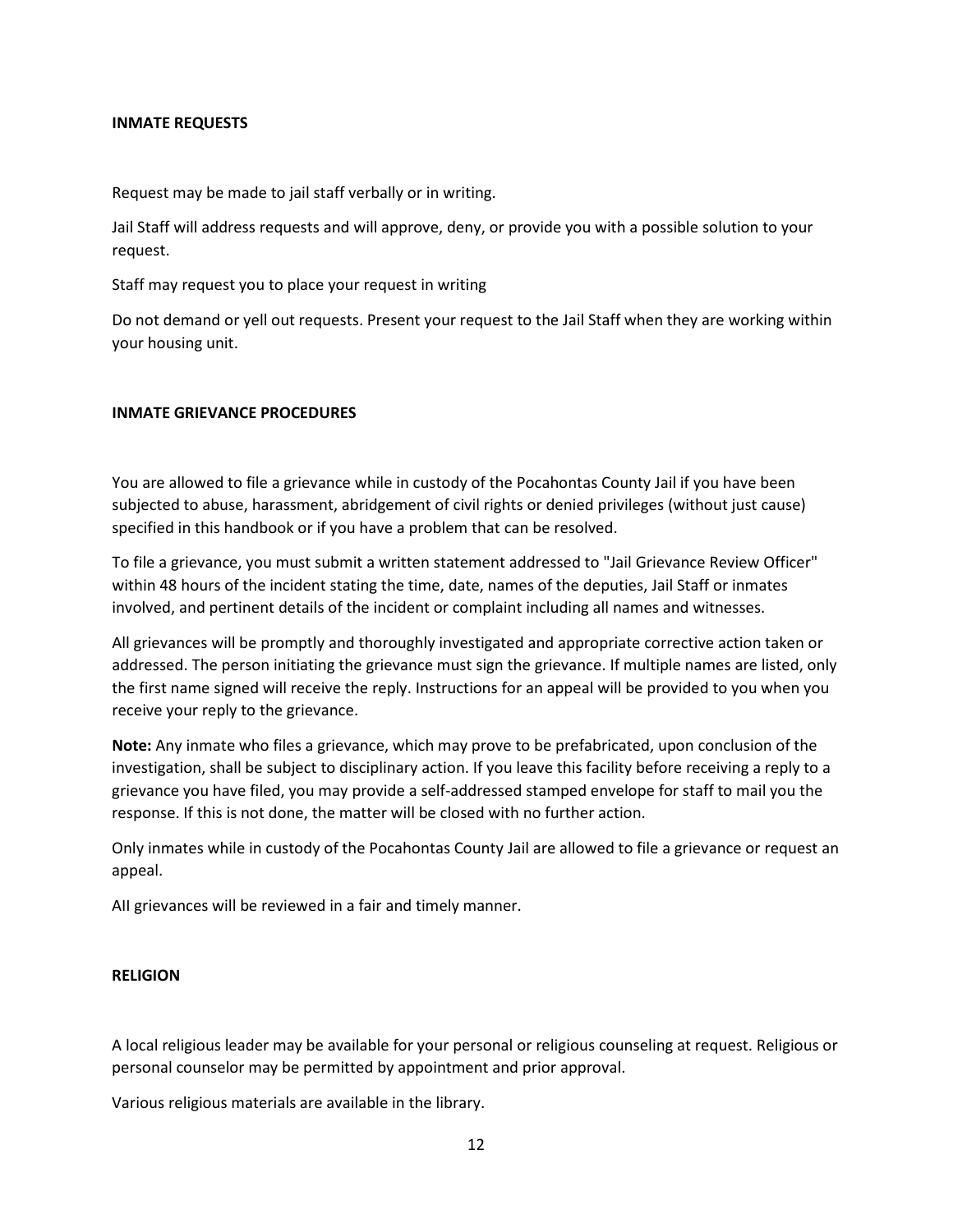Other denomination bibles, special religious articles, bibles, or documents may be allowed at your expense. Local churches have provided some religious bibles and reading material. This material may be available to you upon request.

If you have a religious need or requirement, contact Jail Staff for assistance.

# **VIDEO VISITATION**

AII regular visitors' visitation in the Pocahontas County Jail is conducted via electronic video, which are recorded (audio & visual)

Visitors must call the jail to schedule an appointment. When it's time to visit, your visitor must show up 10 minutes ahead of time at the Pocahontas County Sheriff's Office

Visitation times are set for 20 minutes. Your scheduled visitation may be cancelled or suspended without notice, based on discipline or security reasons.

Attorneys and/or law enforcement officers who have a professional need to contact an inmate inperson should contact the jail to make arrangements for visitations

#### **How to schedule a visit:**

- Contact the jail between 8.00am and 4:00pm for an appointment a 712-335-3308 at least 24 hours in advance.
- Request date and time for visit
- Provide staff with personal information.
- Obtain appointment confirmation from staff.
- Arrive 10 minutes prior to scheduled appointment time.
- Provide a U.S. government issued photo ID indicating date of birth (driver's license, state ID, military ID, passport, etc.)

VISITATION will be held on Thursdays 9:30 a.m. – 10:30 a.m. or Sundays 2:00 p.m. – 3:30 p.m. Visitation may be done one of those days, but not both.

Inmates in disciplinary or administrative segregation may have restricted visitation.

Visitors may include immediate family members and other person selected by you in writing by listing them on your visitor request list, for a total of 10 individuals. You must include the visitor's name, sex and relationship to you on all requests. This list can be changed once every 30 days.

All visitation requests will be processed within 3 working days. Only 2 persons (excluding children) may visit at one session. Only one visitation session is allowed per day per inmate.

Clergy or attorneys are allowed direct visitation by appointment during regular office hours and must abide by the visitation policies. They can contact the Jail by calling 712-335-3308 for an appointment. Clergy, attorneys, not representing you, news media, etc. must be listed by name on your visitation list.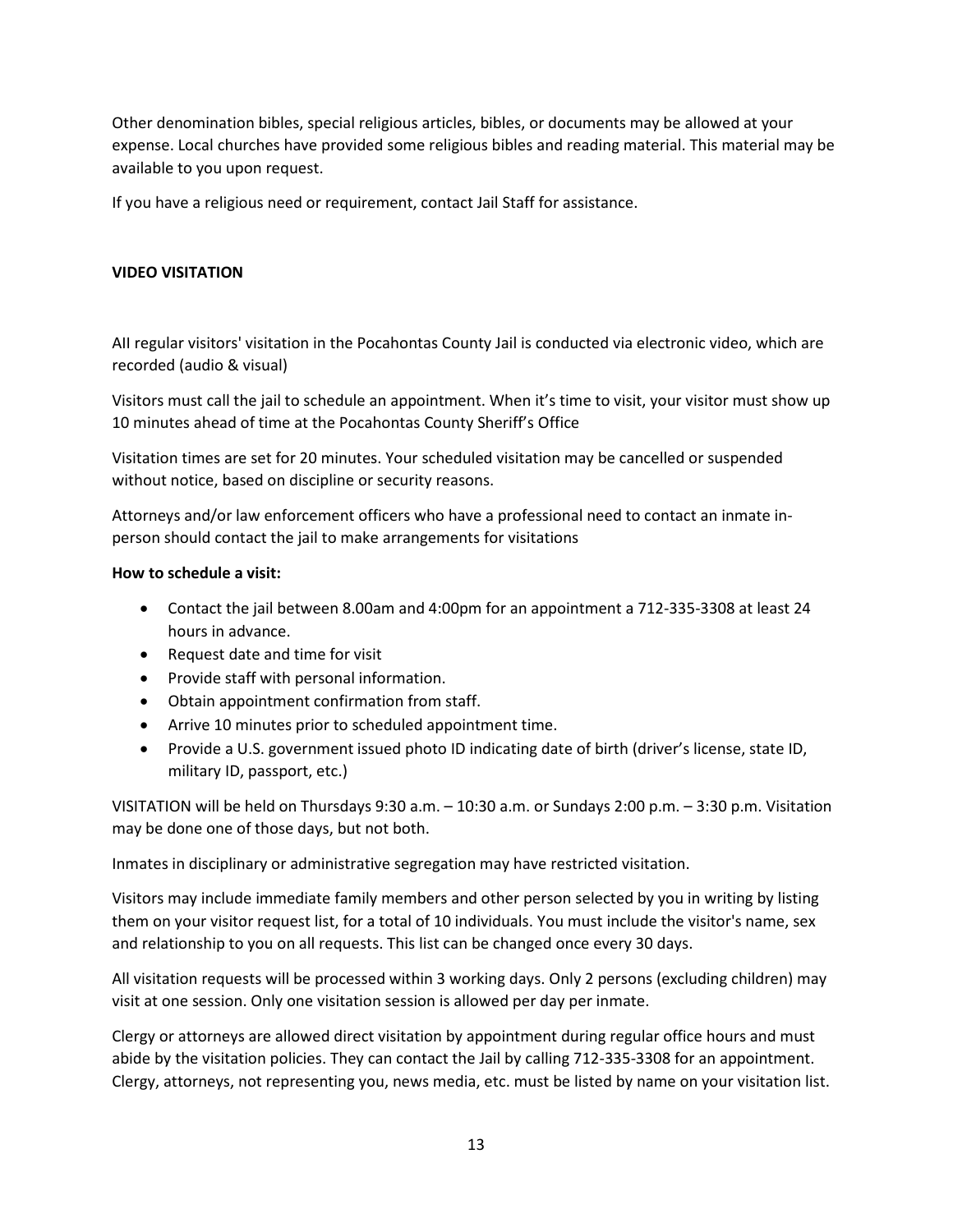All visitors are subject to search and a background investigation prior to visitation. Upon request, visitors must present government issued identification with a date of bit1h.

# **VISITATION RULES (INMATE & PUBLIC)**

- Visitors must provide their full legal name, address and relationship to the person visiting each time to Jail staff prior to entry.
- Visitors must act and behave in an orderly manner.
- Visitors may not leave children in the front lobby or in the visitation room.
- Visitors must be completely and properly dressed.
- Visitors who have recently been in jail or prison, have an extensive or violent criminal history, and pose a threat to the security of the jail or who refuse to abide by the jail rules will not be allowed entry and may be denied visitation.
- Visitors may not leave the room once the visitation starts.
- Visitors who have not called and scheduled a visitation will not be allowed to visit.
- Visitors under 18 years of age must be accompanied by their legal guardian.
- Only 2 visitors may visit during one session (excluding children).
- Inmates are allowed only 1 visitation per day.

Failure to comply with any of the visitation policies will result in denial of admission.

#### **INMATE TELPHONE CALLS**

All inmate phone calls may be monitored and recorded. The use of the telephone in the cell is a privilege not a right.

Profane language will not be tolerated and the use of it during a call will cause the call to be terminated and/or disciplinary action may be taken.

Phone conversations may be disconnected or interrupted at any time for an emergency, abuse, security or time limit reason.

Incoming calls are allowed during normal business hours by attorneys, bondsman, probation office or clergy on line 712-335-3308. Other inmate incoming calls will not be accepted.

If you have difficulty in contacting your attorney, family member, bondsman, probation officer or clergy, contact Jail staff for assistance.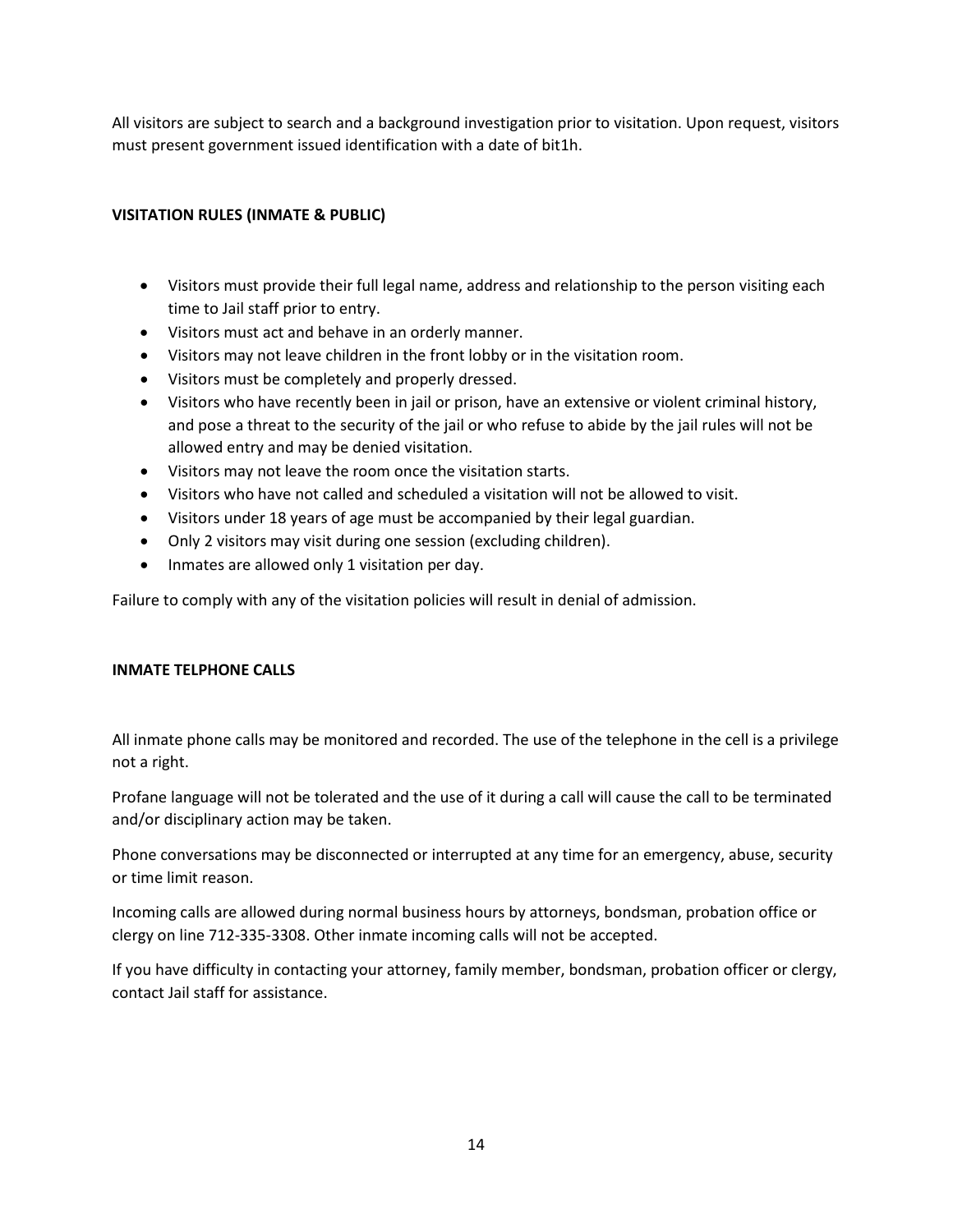## **TELEVISION**

Television is provided in cells to you as a courtesy and is a privilege.

Jail Staff will control the television if needed.

The Jail Staff may turn off the television if disciplinary actions are needed for a violation of any rules.

#### **INMATE CONDUCT INSIDE AND OUTSIDE THE JAIL**

Inmates going to or coming from the office, court and attorney consultation or in transit shall be properly attired.

You will not be allowed to stop and talk or fraternize with friends, families, wives, girlfriends, etc. (absolutely no touching)

Upon entering the jail all inmates are subject to search. You are not allowed to have property such as combs or toothbrushes on you when you leave the cell.

NOTE: All legal materials may be searched (but will not be read by staff) at any time.

#### **CLEANLINESS OF CELLS**

All inmates are responsible for keeping cell areas clean.

Do not throw paper, garbage or food on the floor or in the toilet.

You are the cell area are subject to a shake down at any time for various purposes.

#### **EXERCISE**

Access to the exercise area will be offered twice weekly.

We encourage you to perform some type of exercise, jumping jacks, running in place, squats thrusts, etc.

You will be expected to keep the exercise area clean at all times. Do not throw paper, garbage or any items at any time. Any infraction of this rule or about of this area will cause the loss of exercise privileges for up to two weeks (Iowa Jail Standard 50.18(1)b).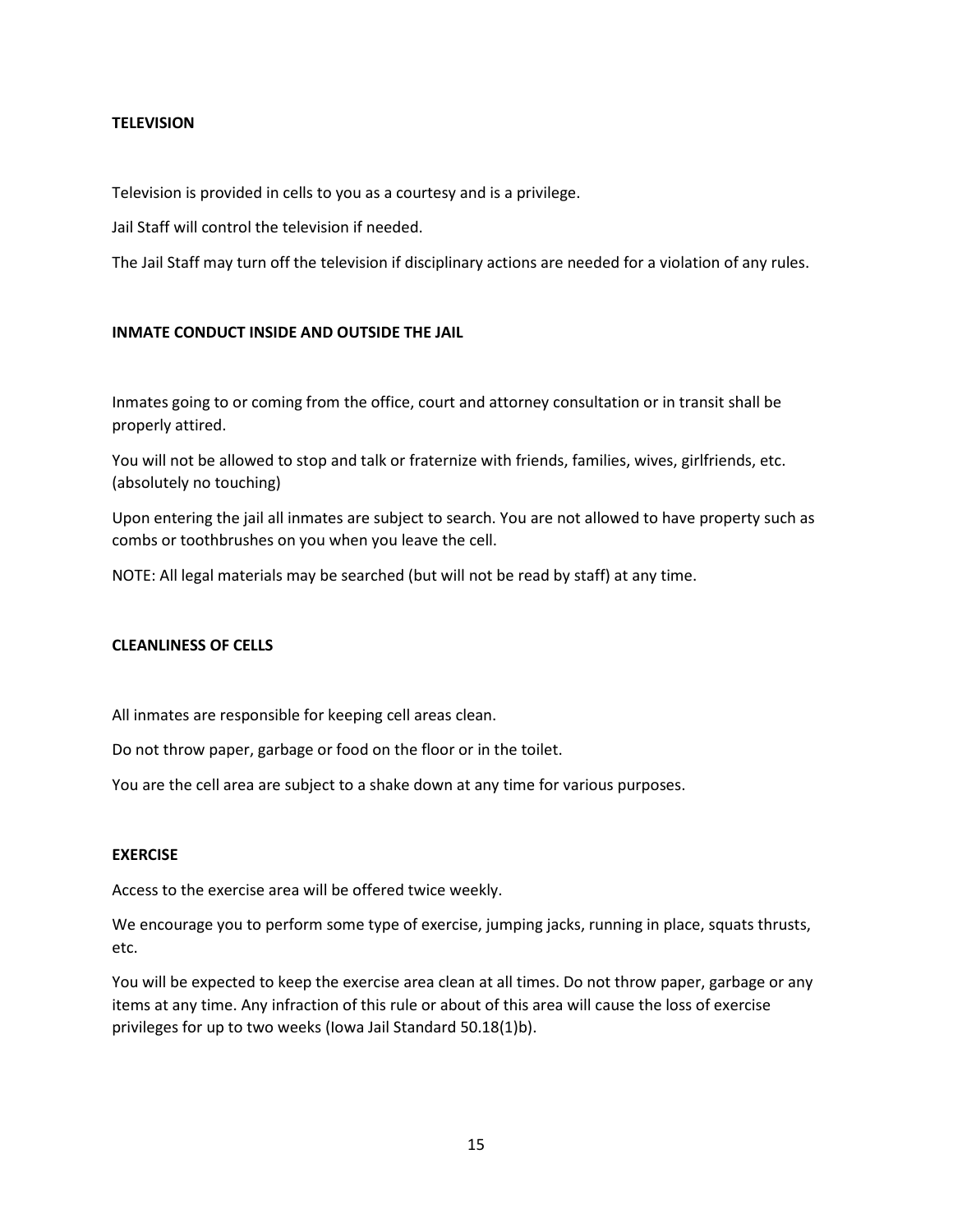#### **READING MATERIAL**

Reading material is available for your use. Inmates may obtain books during library privileges during the evening hours. A selection of books will be made available at selected times. Mutilation or destruction of any book will result in disciplinary action against you as well as suspension of your library privileges.

Books and paper material will be kept to a minimum in the cell areas. Other books or religious materials can be special ordered by an outside party through a retailer and shipped directly to the jail. Example; Amazon, Barnes and Noble, etc.

Inmates are allowed one bible and two books at one given time.

#### **COMMUNICATION WITH STAFF**

Please submit a written request to the Jail Staff regarding various needs and problems.

If you are unable to contact your attorney, family or bondsman, make a written request to the Jail Staff and they will assist you.

If you have a special problem that cannot be handled by the Jail Staff, you may write a note to the Jail Administrator stating the nature of your problem and the assistance requested.

#### **GOOD TIME**

Good time is at the sole discretion of the Sheriff. Your attitude, conduct towards the Jail Staff, other inmates and any violation of jail rules or Iowa laws formally recorded or not, are all weighed in the decision of any early release.

The Sheriff is not required to give you any good time.

If and when the Sheriff feels that early release is reasonable, a written request will be presented to the district court judge for their consideration. Good time will be reviewed only if:

- The inmate makes a written request, and;
- The inmate has no infraction of jail rules or violation of law since the beginning of the inmate's incarceration, and;
- The prisoner has performed in a faithful manner the duties assigned to the prisoner, and
- The inmate is serving at least a 45-day sentence, and
- All jail debts for personal services during your sentence must be paid, such as doctor or medication bills. (This does not include the room and board fee that will later be applied to your court costs if not paid upon release), and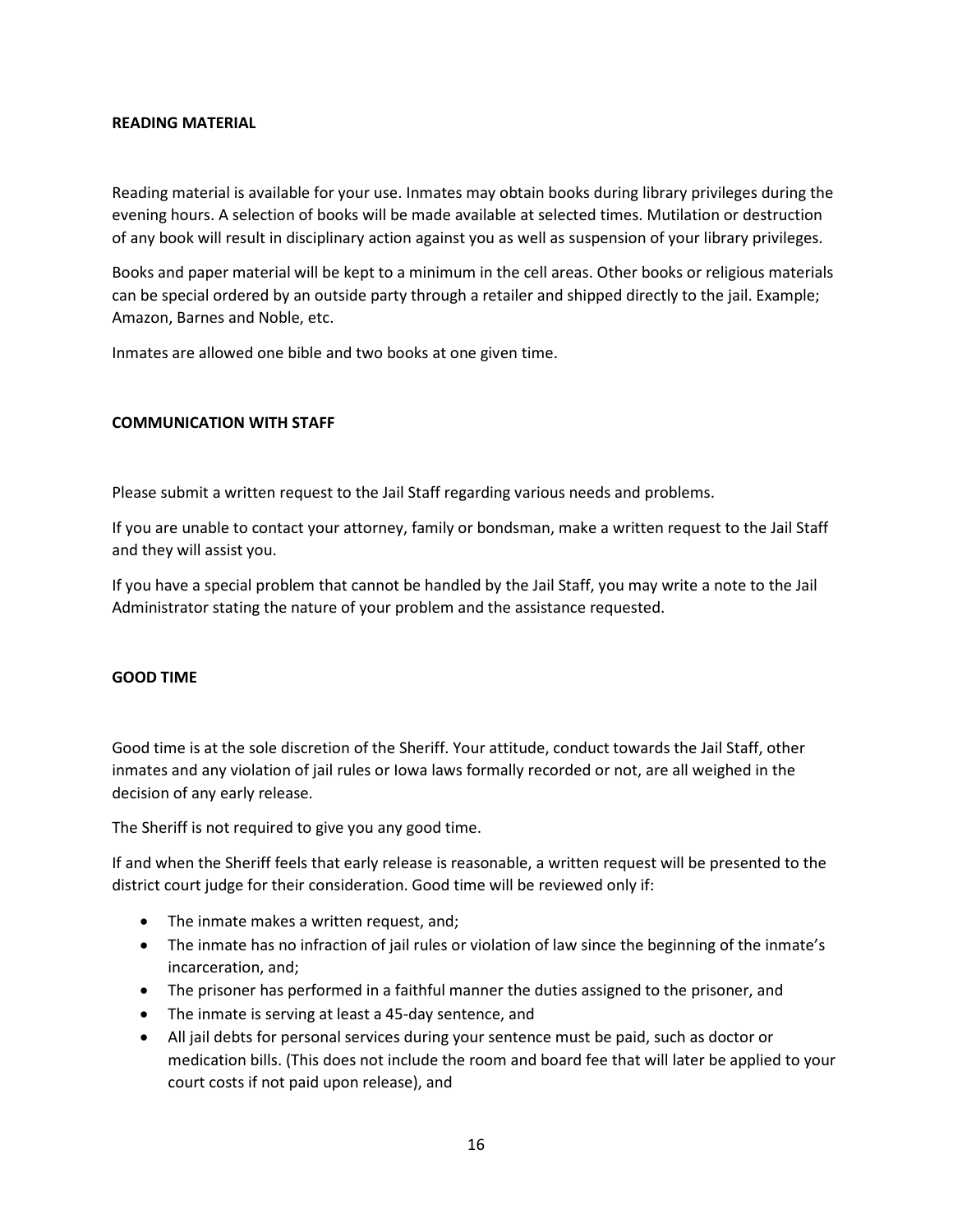• You are not incarcerated for a violent act, probation violation or violation of court orders such as contempt.

# POCAHONTAS COUNTY JAIL HEALTH CARE SERVICES

Medical Care is at your expense, however, if you are unable to pay for necessary care, it will be provided to you, then billed to your jail account at the time of service. Basic Mental Health Services are also provided at your expense, however if you are unable to pay for necessary care, it will be provided to you then billed to your jail account. Mental Health services are provided by Plain Area Mental Health or Integrated Telehealth Partner. Refer to sections 12 and 13 below.

- 1. To obtain routine health care services while you are in jail, advise the Jail Staff of your need. Please make this request in writing on a medical request, or through the kiosk, stating your name and what your reason or need for health care is. By stating your reason this will allow personnel to give you the proper referral. This service is available to all inmates; however, it is reserved on a priority basis for those inmates with legitimate complaints.
- 2. Should you have an emergency medical problem, report this immediately to the Jail Staff. The Jail Staff will then contact medical personnel to assist you with your problem. Health care personnel are available on a 24-hour basis for emergency problems. Any inmate who makes an emergency request for immediate medical attention and upon evaluation it is determined that this is a prefabricated act, investigative information will be forwarded to appropriate authorities and you shall be subject to disciplinary action. Emergency care provided is at your expense.
- 3. Medications are dispensed under the direction and supervision of a doctor and controlled by the Pocahontas Count Jail Staff. AII medication dispensed in this jail must be verified as authentic. Should you be prescribed medication while you are in jail you can be provided with information particular to your type of medication and the frequency of distribution upon request.
- If you are placed on scheduled medication, it will be brought to you as required. You will be required to take this medication in front of the Jail Staff Any inmate found hoarding, stockpiling or delivering his medication to another inmate shall be subject to disciplinary action and prosecution under state law regarding delivery, and illegal possession of falsifying use of prescription medication may be filed.
- Other medication that may be available when determined necessary taken on an "as needed" basis might be obtained by asking the Jail Staff providing that the correct amount of time has elapsed since your last dose. You will be required to take all medication in front of the Jail Staff.
- Medication is provided at your expense.
- All prescribed medications must be in your name to be given to you. All prescribed medications will be given as directed as stated in the prescription only.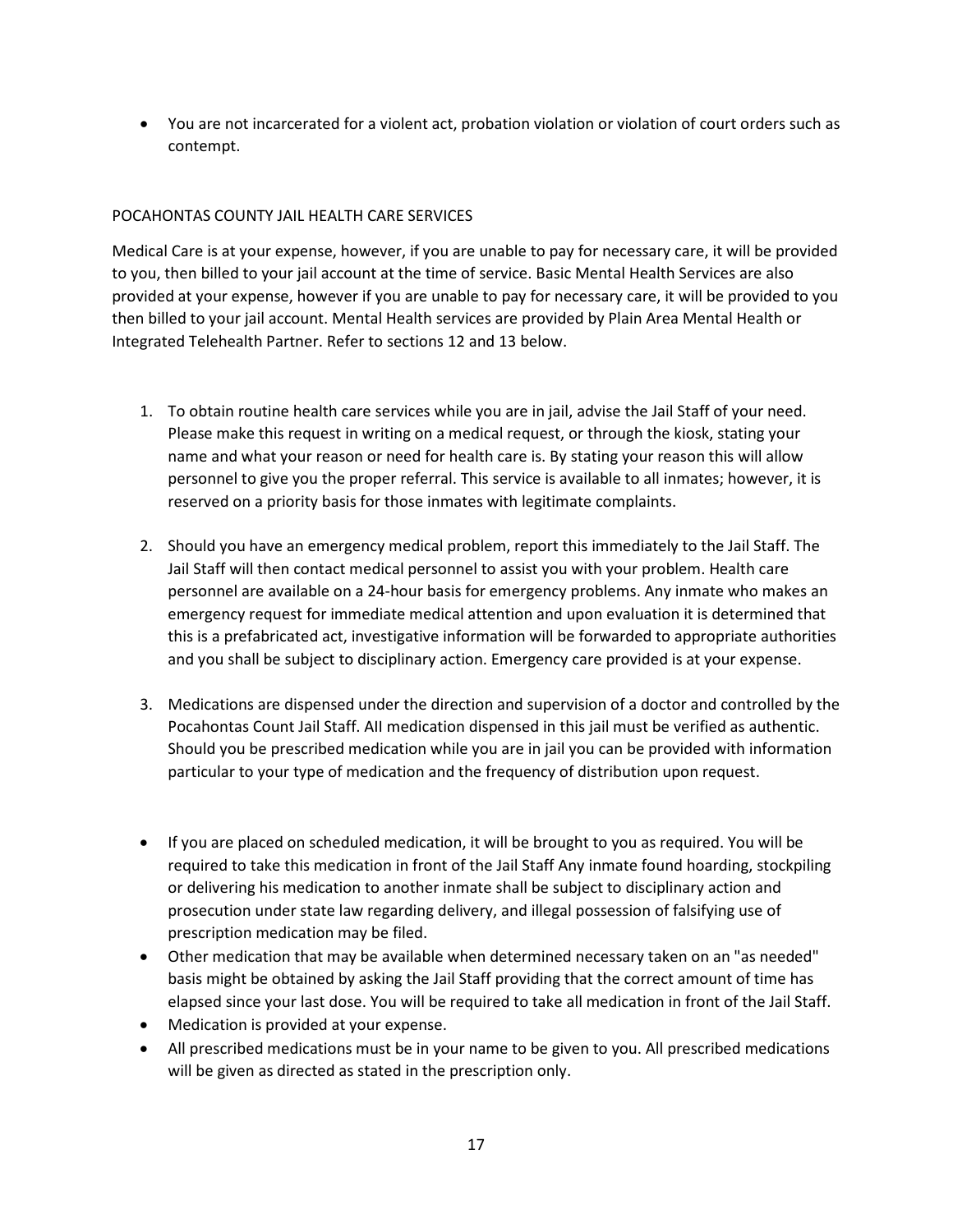- 4. To obtain dental services, advise the Jail Staff of your specific problem so that appropriate referral can be made. Dental services are provided for necessary or emergency dental care only. Elective dental procedures are not available. All other dental services are provided at your expense and must be pre-paid in advance.
- 5. Eye examination for purposes of refraction (glasses), replacement or repair of lost or broken glasses can be made only in necessary situations. This service is provided at your expense
- 6. The Pocahontas County Jail does not provide sleeping pills, major tranquilizer, nerve pills or other similar category of medication. If medications of this type are necessary and prescribed by a physician, the use thereof will be closely monitored and controlled.
- 7. Use of private physicians and health care personnel outside the Pocahontas are generally is not permitted. The Pocahontas County Jail is interested in continuing your health care need and assisting your private physician. You may be asked to sign a release to obtain medical information from your private physician so that your care plan may be continued while you are in jail. The Pocahontas UnityPoint Clinics, Pocahontas Community Hospital are the official jail medical resources. The Doctor on call will deal with medical concerns.
- 8. The Pocahontas County Jail maintains confidentiality of your medical complaints, problems and records. Your medical records may be released to your private physician or your health care provider by signing and providing a written release to the Pocahontas County Jail. In an emergency situation your records may follow you to the medical care facility.
- 9. While waiting at any medical facility awaiting your exam, you are not permitted to smoke or communicate to person other than jail or medical staff. The use of restraints will be implemented. All jail rules apply while outside of the facility.
- 10. Only necessary or medical emergencies will be attended to after normal business hours.
- 11. If you have questions on the medical services or its availability, ask the Jail Staff.
- 12. The Pocahontas County Jail will provide you with access to a doctor at your expense, in nonemergency cases, arrangements will need to be made prior to your appointment by most doctors in the community. The jail does not cover the expenses for services or drugs you may incur.
- If you do not have resources for payment of the services, assistance will be provided to indigent inmates for necessary or emergency care only, if you are indigent and the jail provides you with medical services or medications, your jail account will be charged for these services. If you receive money into your jail account now or in the future, 30% of what is received will be applied to your medical account. This will remain on your account until paid in full. If you feel you have been billed, improperly contact Jail Staff in writing or file a written grievance describing your concern. All fees for any healthcare provided to you will be removed from your account as the services are provided to you. If your account does not have sufficient funds, they will be billed to your account and remain until paid in full.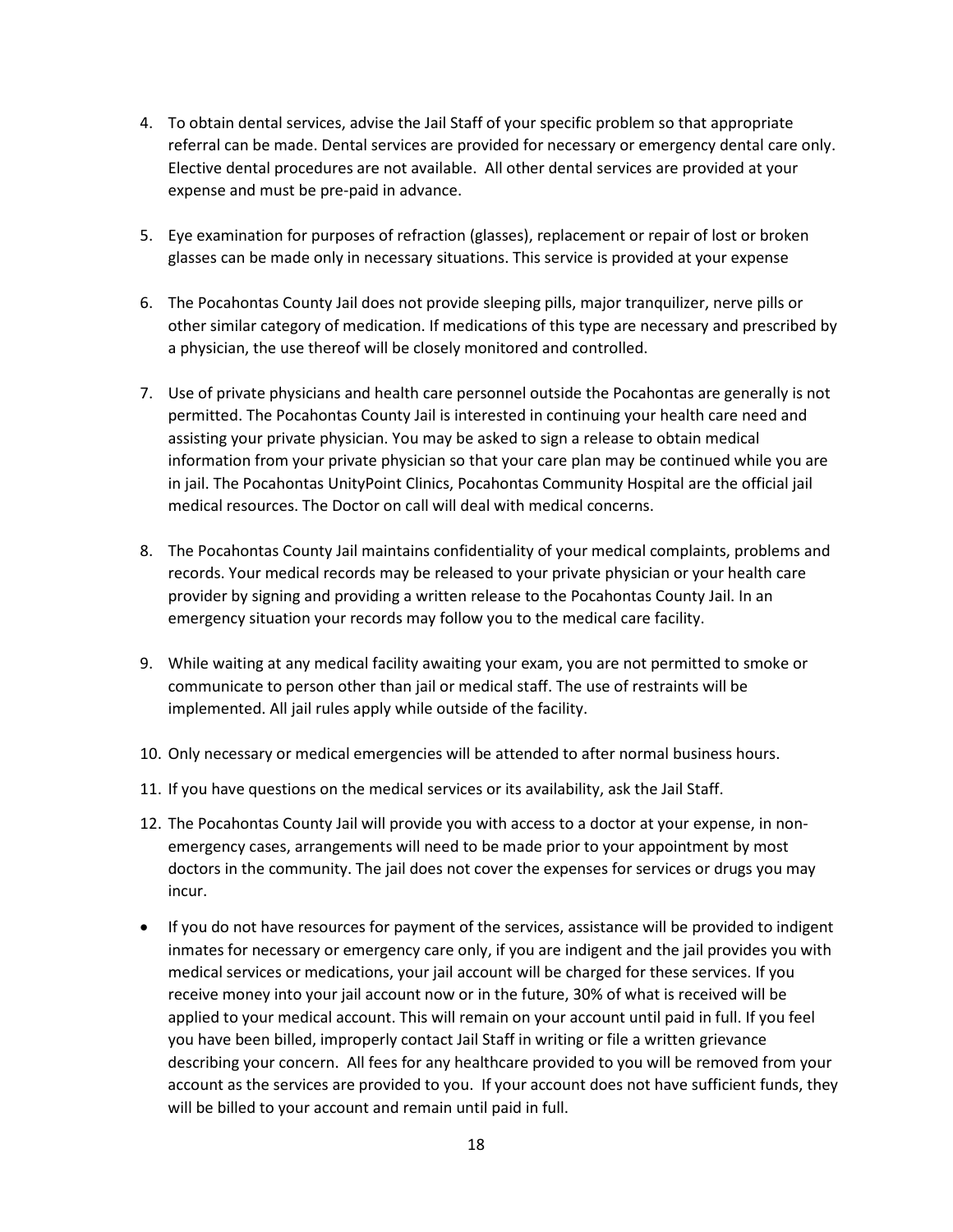- If this is not acceptable, contact your attorney for further advice.
- 13. Mental health evaluation, treatment or services may be available to you through Plains Area Mental Health or through Integrated Telehealth Services. Notify Jail Staff if you would like more information.

#### **ACCESS TO THE COURTS AND REQUESTING TO SEE ATTORNEY**

Inmates will be provided, at their request, access to the courts, consistent with minimum constitutional rights.

Indigent inmates will be provided with postage and writing materials for correspondence with the courts and their attorney.

## **INMATE ACCESS TO THE COURTS OR LEGAL SERVICES IS AS FOLLOWS:**

Your attorney may visit you when the need arises. Special arrangements must be made by your attorney for visitation other than normal business hours. If you wish to see your attorney you may notify him/her by mail or by the phone provided in the cell area. If you cannot reach your attorney, jail staff can assist you by leaving a message with the attorneys' office during business hours.

ln most criminal cases, legal assistance can be appointed to you by the courts or you may contact an attorney of your choice by phone or letter.

Legal material can be obtained from the Iowa State Law Library by contacting them and providing prepayment for copied material:

Iowa State Law Library 1007 E Grand Ave #200 Des Moines, IA 50319 (515) 281-5124

Iowa Legal Aid may or may not be able to offer you some information if you do not have an attorney:

Iowa Legal Aid 1111gth St, suite 230 Des Moines, IA 50314 Toll Free (800) 532-1275, Espanol (800)272-0008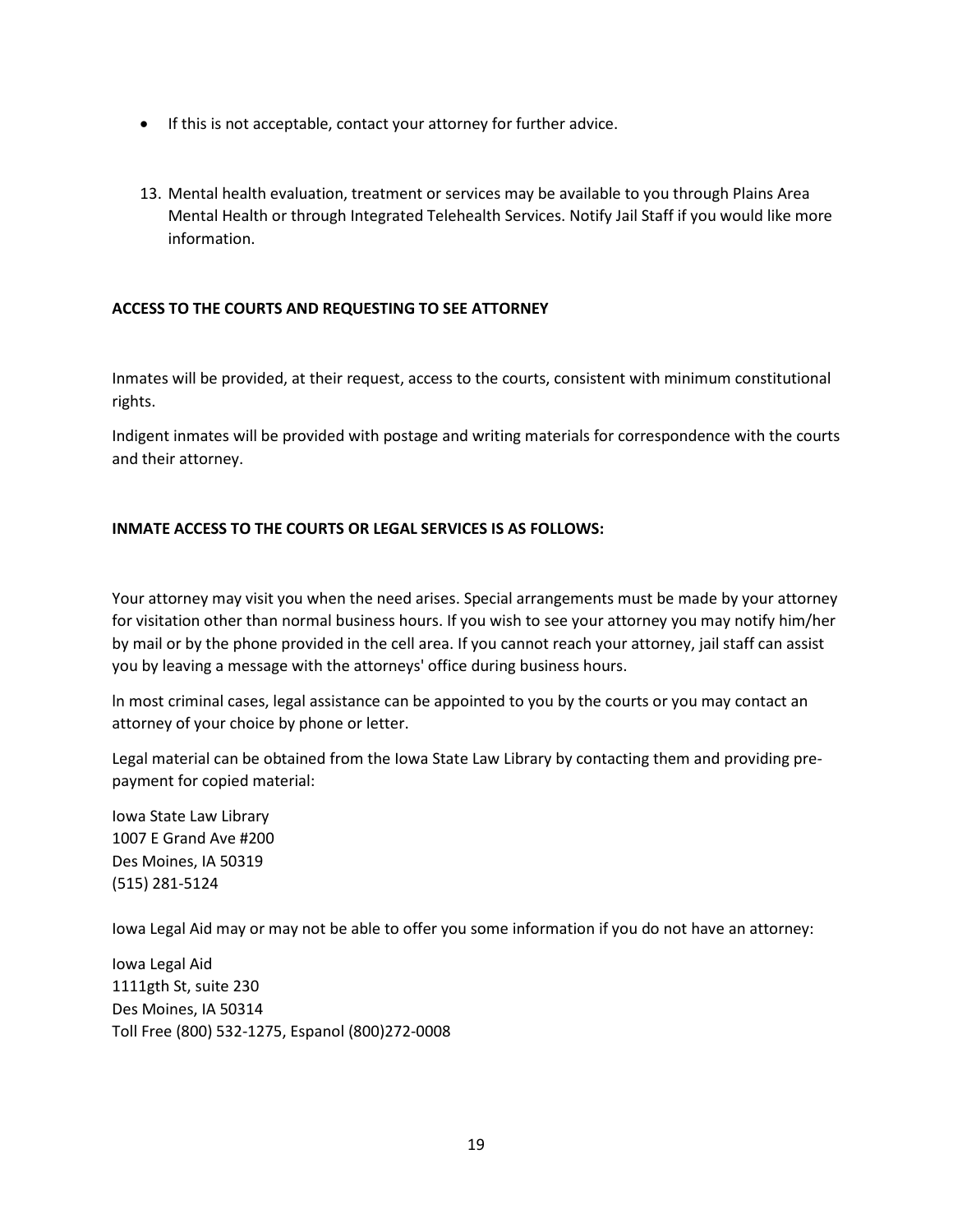There are other legal services the courts, attorneys or other sources may assist you in locating. Iowa Code books, as well as Iowa Courts Online are available on the kiosk.

Other legal reference material and books can be purchased by an outside party through a retailer and delivered directly to the jail. Before ordering, make arrangements with the jails to receive the materials, normally packages will not be accepted by the jail.

One set of copies of your criminal charges and/or complaint of what you are being held for will be provided to you at no charge upon request.

Letters to the Pocahontas County Courts should be addressed to.

Pocahontas County Clerk of Court 99 Court Square Pocahontas, IA 50574

The Office of Citizens' Aide/Ombudsman office address is:

Ola Babcock Miller Building 1112 East Grand Des Moines, IA 50319 Phone. 515-281-3592 or 1 -888 -426-6283

## **EMERGENCY EVACUATION PLAN**

ln the event of a fire or an emergency the following plan will be followed.

- Remain calm, Jail Staff will investigate any smoke or fire alarms, and will notify the proper authorities.
- You will be instructed by the Jail Staff on the proper procedure to take at the time of an emergency.
- Sheriff's Staff will escort you to safety through one of the fire exits if necessary.
- Prior to leaving the building outside perimeters you will be cuffed to each other with a gang chain. You will be instructed at the time of emergency evacuation of where to go for safety.
- To expedite the situation, do as you are told and follow instructions by the sheriff's staff.

# **TRANSPORTATION TO STATE FACILITY**

If you are being transferred to a State Facility you will be allowed to keep in your possession the following items:

- Money (will be receipted and placed in Commissary Account when you arrive)
- Legal papers (no personal mail)